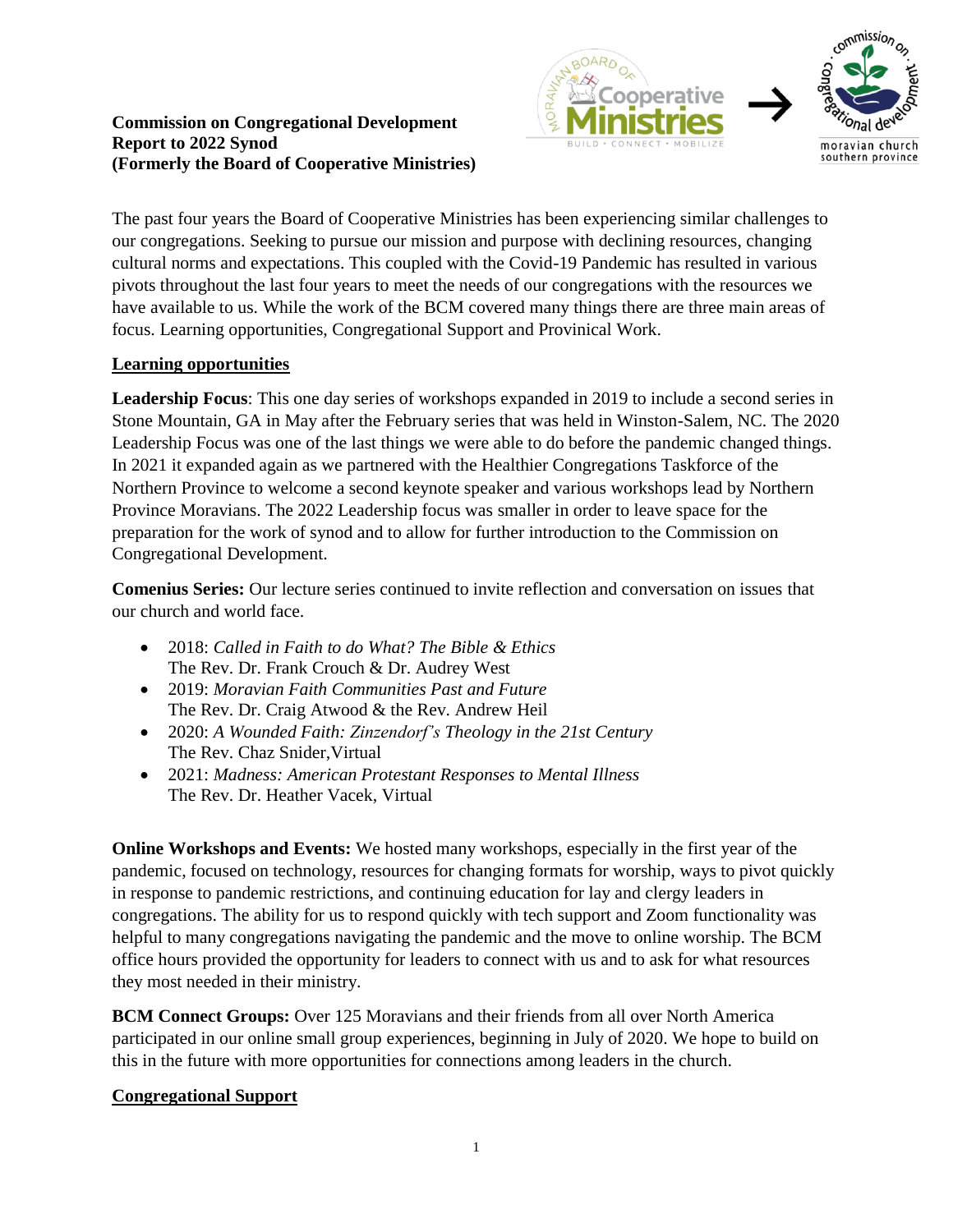**Congregational Consulting:** As well as offering our events, the BCM worked in one-on-one consultation with many congregations in our province. Offering leadership training, Mission Insight reporting, faith formation consulting, and other specific trainings upon request from congregations. This work overlapped with the technology support and resourcing during the pandemic shift. This is an area that will grow under the new commission structure and build off of the quadrennial review process, as well as, congregational requests for support.

**Curriculum Sales Re-Design:** In 2020 about 20 customers purchased from BCM's scaled-back curricula options and many others learned about converting to a more virtual or hybrid environment. During 2021 our team discerned that our focus on faith formation is best served by ending the sale of curriculum from our office effective after the Spring 2022 standing orders were filled. This shift will allow us to focus on reviewing curriculum for theological alignment with the Moravian church, accessibility for both virtual and in person formation, and follows the greater trends in faith formation as a whole. Churches will still have access to publisher information and can order directly from publishers once they have determined the best resource for them. Consultation with our office is always available.

**Collaborative Faith Formation:** New growth in our ministry took the form of a collaborative opportunities for faith formation for our children. An online collaborative Sunday School has been supporting the work of 8 congregations and continues. We have helped to offer two collaborative confirmation retreats with participants from ten congregations. Five congregations implemented and planned a hybrid Vacation Bible School programs for the past two years that are available for use in other congregations as a new model of faith formation. We believe this is a sign of the future and are excited for the possibilities this brings to our congregations and province.

**The Moravian Experience:** This online collection of resources and materials is designed to help Moravians continue their spiritual formation online. Found at www.themoravianexperience.org. With help from Michael Terry and Tim Byerly, we revived and adapted portions of the Gemeinschaft curriculum and the Living Faith small group experience for online use. The resources can be used both by individuals on their own journey or in community as a small group experience.

## **Other Ministry Initiatives & Work** (not an exhaustive list)

- **#BeMoravianStars Campaign:** In an effort to spread a little light during some very dark times, BCM sought nominations to honor Moravians making a difference in their community. Twenty individuals or organizations were recognized in 2020. We "starred" their yards in honor of their love for their neighbors, and featured their good deeds on our social media channels and website.
- Created *A Plan for Regathering: A Guide for Church Boards* to support congregations in their efforts to regather in-person responsibly.
- **Spotlight Blog**: Fifteen different contributors offered 50+ articles that challenged and inspired us.
- Bill Needs' *Coffee with Moravian Ancestors* interview" series 14 articles with illustrations.
- *God's Perfect Color* **coloring book** based on a poem by Dana Myers and with illustrations by Andrew David Cox. This coloring book debuted at the 2021 Children's Festival!
- *Writing Your Own Spiritual Autobiography* Series: We appreciate Kay Windsor offering her writing expertise in this 4-part series, available on The Moravian Experience.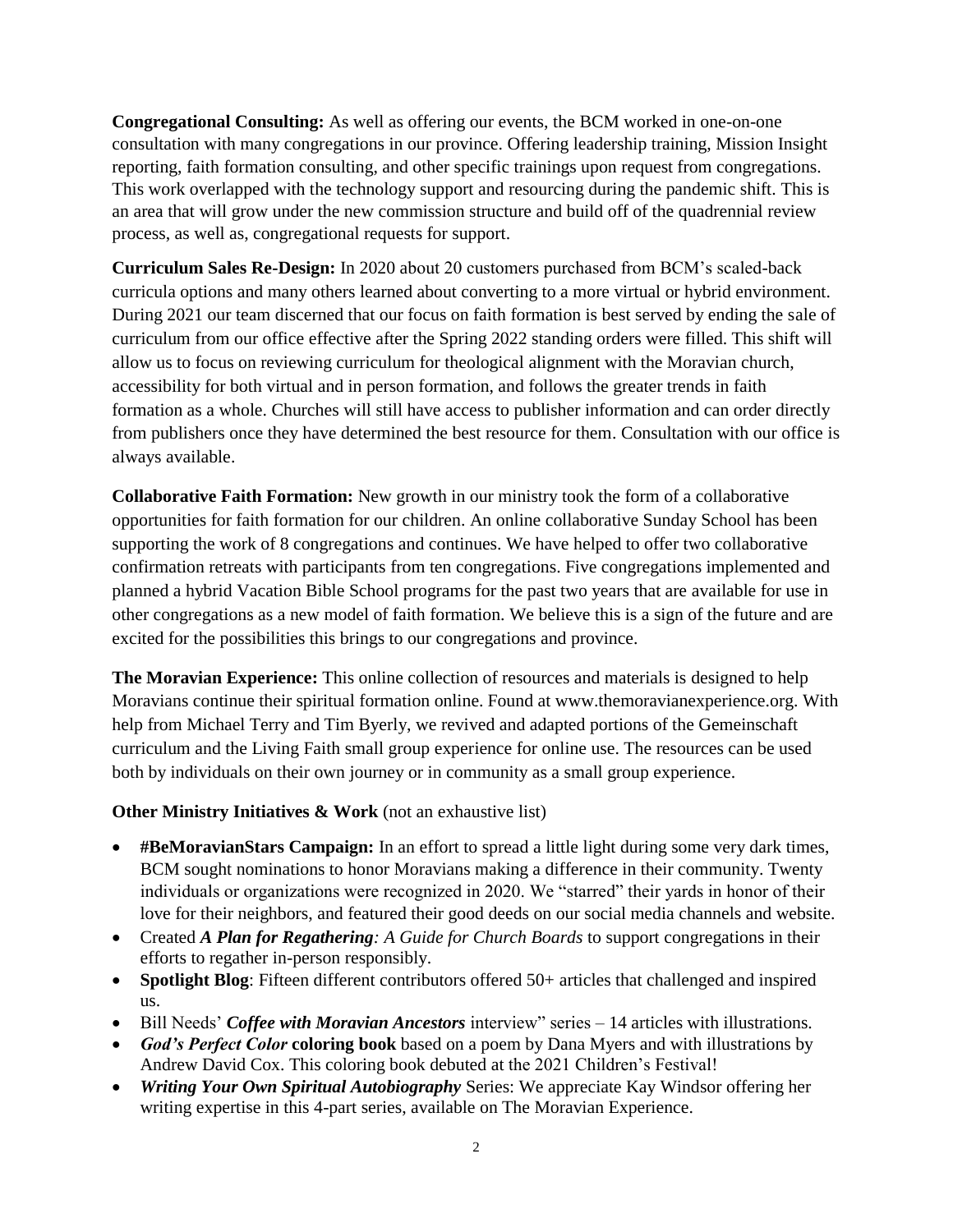#### **Provincial Work**

Partnerships: Building on the decisions from Synod 2018 to pursue more collaboration among provincial and interprovincial agencies the BCM partnered with IBOC, MMFA, Healthier Congregations Taskforce (NP), Archives (SP), Moravian Church Without Walls, The Justice Connection (Peg Chemberlin non-profit), Create in Me Podcast (NP), Northern Province Racial Justice Team, Moravian Ministries Association.

These partnerships were especially fruitful 2020 producing things like:MoravianChristmas.org, Online Sunday Morning Worship Services, Interprovincial worship opportunities and resources, Workshops for Leadership Focus.

**Email Communications:** In addition to our weekly sending of The BCM Essentials, we created and sent a variety of emails for announcements and events. In response to Synod in 2018 we produced a Weekly *Loving Hearts* United Email and are continuing to explore how that resource can be used more broadly.

**Working groups:** We have a variety of teams working to plan and support ministry throughout the province. These teams ebb and flow depending on the needs of our congregations and province and on the availability and passion of leaders. Many working groups are on hiatus due to the Covid-19 Pandemic. With the creation of the commission the working groups will continue to strengthen our work together as they provide an opportunity for collaboration and leadership for the particular passions and needs of people in our churches and beyond. We welcome you to explore the current working groups on our website and to reach out if you have ideas for assets you have that could be used to meet needs in our congregations and province.

## **Personnel Transitions**

In 2019, we welcomed Austin Craver as our Technical Production Coordinator. He is a invaluable part of our team helping with video editing and production, social media and communication supports.

In 2021, Ruth Cole Burcaw and Hanna Jackson moved into new positions from the BCM. Both Ruth and Hanna provided vital leadership and support to our organization and congregations over the years and during the pandemic. We are very grateful for the leadership of Ruth, the former Executive Director of the BCM, that led the organization so well for many years and was instrumental in supporting congregations to meet the challenges of the Covid-19 Pandemic through tech support, trainings and regular communication and connection throughout. We celebrated with Ruth upon her acceptance of the Executive Director position with City with Dwellings in Winston-Salem. We trust that the gifts she shared with us for her nine years at the BCM will be a blessing to the work and development of their important organization in the city of Winston.

We are grateful Hanna Cheek Jackson's work with youth and communications. In her time with us she shaped our regular e-news offerings, website development, Regional Youth Council, college age ministry and supported the overall work of the BCM. We wish Hanna well in her new position!

In July 2022, we will celebrate with Beth Hayes who will be retiring from her position after 37 years! Beth has brought energy and support for faith formation in so many valuable ways over the years.